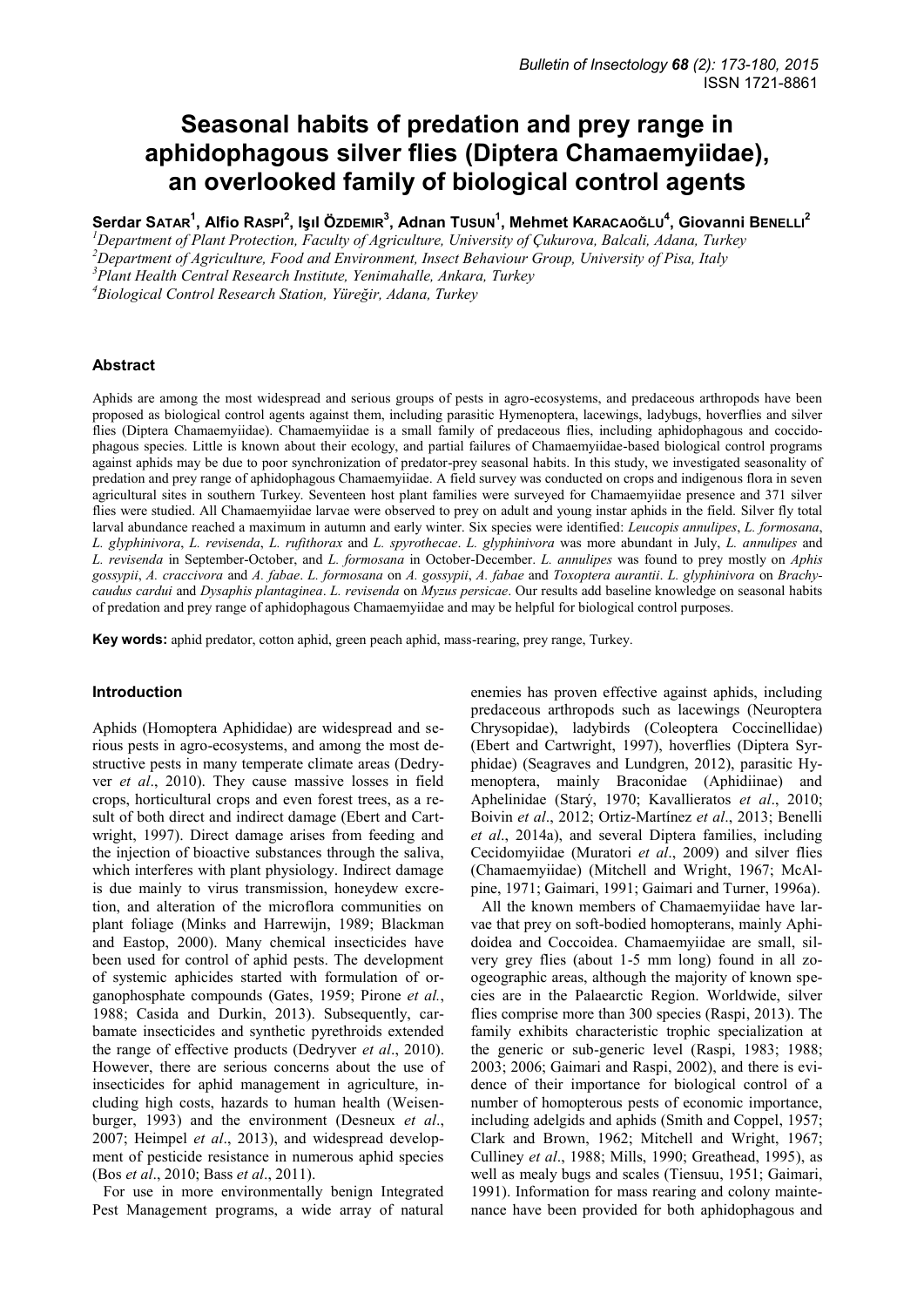coccidophagous Chamaemyiidae (Gaimari and Turner, 1996b; Canale *et al*., 2002; Loni and Raspi, 2002).

Despite silver flies' potential as biological control agents, little is known about their behavioral ecology (e.g., courtship and mating: Gaimari and Turner, 1997; Benelli *et al*., 2014b; prey-finding behavior, McLean, 1992; Gaimari and Turner, 1997; Fréchette *et al*., 2008) or the predator-prey phenology for given ecological habitats (Mizuno *et al*., 1997). However, such knowledge has major implications for homopterous pest control (Benelli, 2015), as it has been reported that some partial failures of Chamaemyiidae-based biocontrol programs may be linked to poor synchronization of predator and prey phenology and/or inadequate searching ability of the flies (Mitchell and Wright, 1967). Furthermore, information on tri-trophic associations is a pivotal background in ecological and biodiversity studies (Alikhani *et al*., 2013, and references therein). In this study, we examine the seasonal habits of predation and the prey range of six species of aphidophagous Chamaemyiidae, during a field survey conducted in seven agricultural sites of southern Turkey.

# **Materials and methods**

# Field sites

Experiments were carried out from January to December 2011 in fruit orchards [*Citrus aurantium* L., *Citrus limon* L., *Cydonia oblonga* Mill., *Malus domestica*  Borkh., *Prunus avium* L., *Prunus persica* (L.) Batsch, *Pyrus communis* L., *Vitis vinifera* L.]; horticultural crops (*Brassica oleracea* L., *Capsicum annuum* L., *Cucumis sativus* L., *Cucurbita maxima* L., *Lactuca sativa* L.); cereal crops (*Zea mays* L.), legumes (*Vicia faba*  L.), cotton (*Gossypium hirsutum* L.) and other indigenous plants and weeds, located in seven sites of Southern Turkey: Adana (37°0'0"N 35°19'16.8"E), Antalya (36°54'0"N 30°41'0"E), Gaziantep (37°3'33"N 37°22'57"E), Hatay (36°11'56"N 36°9'38"E), Mersin (36°48'0"N 34°38'0"E), Niğde (37°58'0"N 34°40'45"E) and Osmaniye (37°4'30"N 36°15'0"E). No pesticides were used in any of the surveyed sites.

# Collection, rearing and identification of Chamaemyiidae

Six samples/month (1 every five days) were collected at each site for different aphid species. Both crops and indigenous plants and weeds were haphazardly selected and surveyed for the presence of aphid populations. In each sampling for each surveyed aphid species on a given host plant, 400 aphids were examined searching for Chamaemyiidae larval instars preying on them. Aphid specimens were sampled and identified to species level using the key and descriptions of Blackman and Eastop (2000) and references therein. All Chamaemyiidae larval specimens were directly observed preying on aphid adults and or young. Each silver fly larva was collected using a fine brush (diameter 2 mm) and transferred in a glass vial (diameter 5 cm, length 10 cm), moistened with a wet cotton wick and immediately transferred to the University of Çukurova, Citrus Pest laboratory.

Each Chamaemyiidae larva was reared under laboratory conditions (24 ± 4 °C; R.H. = 60 ± 10%; 16:8 h photoperiod). Each specimen was transferred to a 5 L plastic mesh cage (length 40 cm, diameter 30 cm), and allowed to develop on its original aphid preys and host plant (i.e. those observed in the field for each specimen). Original plant parts (i.e. buds or branches with length about 30 cm, depending on the plant species and abundance of aphid preys), with their proximal end submerged in a 250 cc beaker filled with tap water, were stored in each cage. For each cage, aphid-infested plant parts were renewed every two days. The procedure was carried out until pupariation of each Chamaemyiidae larva (maximum duration: 30 days).

After emergence, adult silver flies were transferred to clean glass vials (diameter 5 cm, length 10 cm), provided *ad libitum* with water through a cotton wick and fed on a dry diet composed of yeast extract and sucrose mixture, at the ratio of 1:10 (w/w) (Canale *et al*., 2002; Benelli *et al*., 2014b), resembling their natural diet usually consisting of Homoptera honeydew as well as sweet secretions from plant nectaries. After three days, they were cooled for 10 min at −20 °C and sent to University of Pisa (Italy) for identification following Gaimari and Raspi (2002) and Raspi (1983; 2003; 2008; 2013). Voucher specimens of all species are stored in the Department of Agriculture, Food and Environment, University of Pisa.

### Data analysis

Seasonal differences in total larval abundance of Chamaemyiidae flies were analyzed by line by using a weighted generalized linear model with one fixed factor:  $y = X\beta + \varepsilon$  where y is the vector of the observations (number of Chamaemyiidae for each sampling date), X is the incidence matrix, β is the vector of fixed effect (month) and  $\varepsilon$  is the vector of the random residual effects. Each sampling date represented a replicate ( $\alpha = 0.05$ ). Seasonal differences in abundance of each Chamaemyiidae species were analyzed by using a generalized linear model with two fixed factors (Chamaemyiidae species and month). Abundance value of each Chamaemyiidae species per month represented a replicate ( $\alpha$  = 0.05).

Abundance of *Leucopis annulipes* Zetterstedt, *Leucopis formosana* Hennig, *Leucopis glyphinivora* Tanasijtshuk, *Leucopis revisenda* Tanasijtshuk, *Leucopis rufithorax* Tanasijtshuk and *Leucopis spyrothecae* Raspi preying on different aphids was analyzed by using a generalized linear model with one fixed factor (aphid prey). Abundance of each Chamaemyiidae species preying on a given aphid species per month represented a replicate (α = 0.05). Data concerning *L. rufithorax* and *L. spyrothecae* were not analysed due to the low number of total collected individuals (i.e. 10 for *L. rufithorax* and 1 for *L. spyrothecae*).

# **Results**

A total of 371 Chamaemyiidae larvae were observed preying on adult and young instar aphids in the field. They were collected and reared in laboratory conditions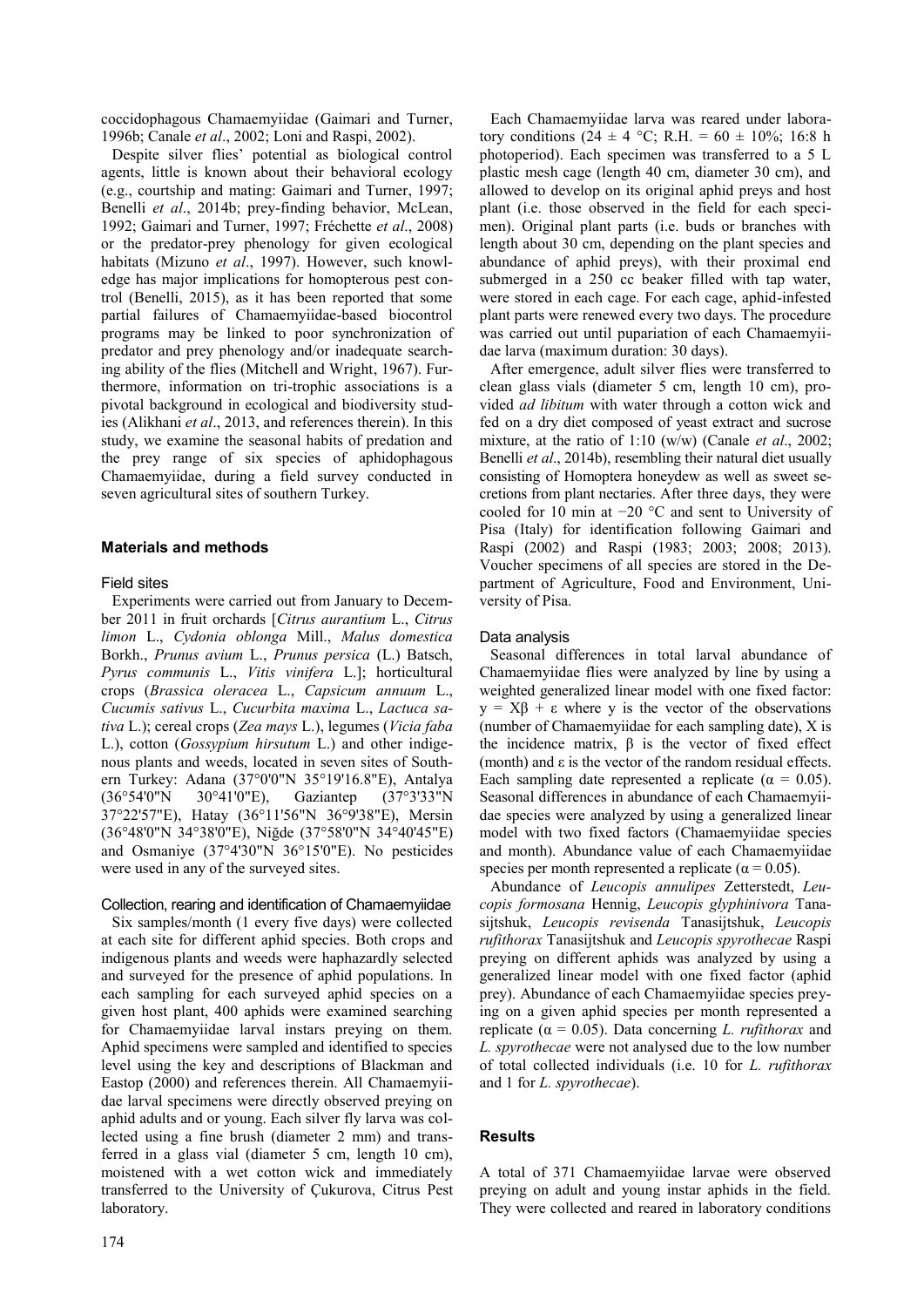until adult emergence. Seasonal abundance of Chamaemyiidae preying on aphids infesting agricultural crops and spontaneous flora was depicted in figure 1. A significant effect of season was found on silver fly total abundance  $(\chi^2 = 360.283; d.f. = 11; P < 0.0001)$ . Maximum abundance was reached in mid-summer (July) and early autumn (September-October). However silver fly larvae were still preying on aphids in November and December (figure 1).

Six Chamaemyiidae species were identified: *L. annulipes*, *L. formosana*, *L. glyphinivora*, *L. revisenda*, *L. rufithorax* and *L. spyrothecae* (figure 2). A significant effect of the silver fly species ( $\chi^2 = 151.997$ ;  $d.f. = 5$ ;  $P < 0.0001$ , season ( $\chi^2 = 152.901$ ;  $d.f. = 11$ ;  $P < 0.0001$ ) and their interaction ( $\chi^2$  = 553.259; *d.f.* = 55; *P* < 0.0001) was found. *L. glyphinivora* was more abundant in July, *L. annulipes* and *L. revisenda* in September-October, and *L. formosana* in October-December (figure 2). A list of host plant species found in each site during the year was given in [supplemental material table S1.](http://www.bulletinofinsectology.org/Suppl/vol68-2015-173-180satar-suppl.doc)

Aphid prey species was found to play a significant role on abundance of the surveyed Chamaemyiidae species (table 1). Concerning silver fly prey range, *L. annulipes* larvae were found to prey mostly on *Aphis gossypii* Glover, *Aphis craccivora* Koch and *Aphis fabae*  Scopoli (figure 3). *L. formosana* prey predominantly on *A. gossypii*, *A. fabae* and *Toxoptera aurantii* Boyer de Fonscolombe (figure 4). *L. glyphinivora* larvae prey mostly on *Myzus persicae* Sulzer, *Brachycaudus cardui*  (L.) and *Dysaphis plantaginea* (Passerini) (figure 5). Also *L. revisenda* was predominantly found preying on *M. persicae* (figure 6). In our survey, we found only a single larva of *L. spyrothecae*, and it was preying on



**Figure 1.** Seasonal abundance of silver flies (Diptera Chamaemyiidae) preying on aphids on crops and spontaneous flora in Turkey. Values are means of six samplings/month. Different letters above each column indicate significant differences. T-bars indicate standard errors (generalized linear model,  $P < 0.05$ ).

**Table 1.** Effect of the aphid prey species on abundance of the main Chamaemyiidae species found in agricultural areas of Turkey;  $d.f.$  = degrees of freedom. Asterisks indicate significant differences (generalized linear model,  $P < 0.05$ ).

| Chamaemyiidae         |         | d.f. | $P$ -value  |
|-----------------------|---------|------|-------------|
| Leucopis annulipes    | 62.028  | 16   | $< 0.001$ * |
| Leucopis formosana    | 214.751 | 5    | $< 0001$ *  |
| Leucopis glyphinivora | 79.189  | 16   | $< 0001$ *  |
| Leucopis revisenda    | 47 205  |      | $< 0.001$ * |



#### **Months**

**Figure 2.** Seasonal abundance of six Chamaemyiidae species (*L. annulipes*, *L. formosana*, *L. glyphinivora*, *L. revisenda*, *L. rufithorax* and *L. spyrothecae*) preying on aphids on crops and spontaneous flora in Turkey. Values are means of six samplings/month. Within each month, asterisks indicate significant differences among species abundance. T-bars indicate standard errors (generalized linear model,  $P \le 0.05$ ). (in colour at www.bulletinofinsectology.org)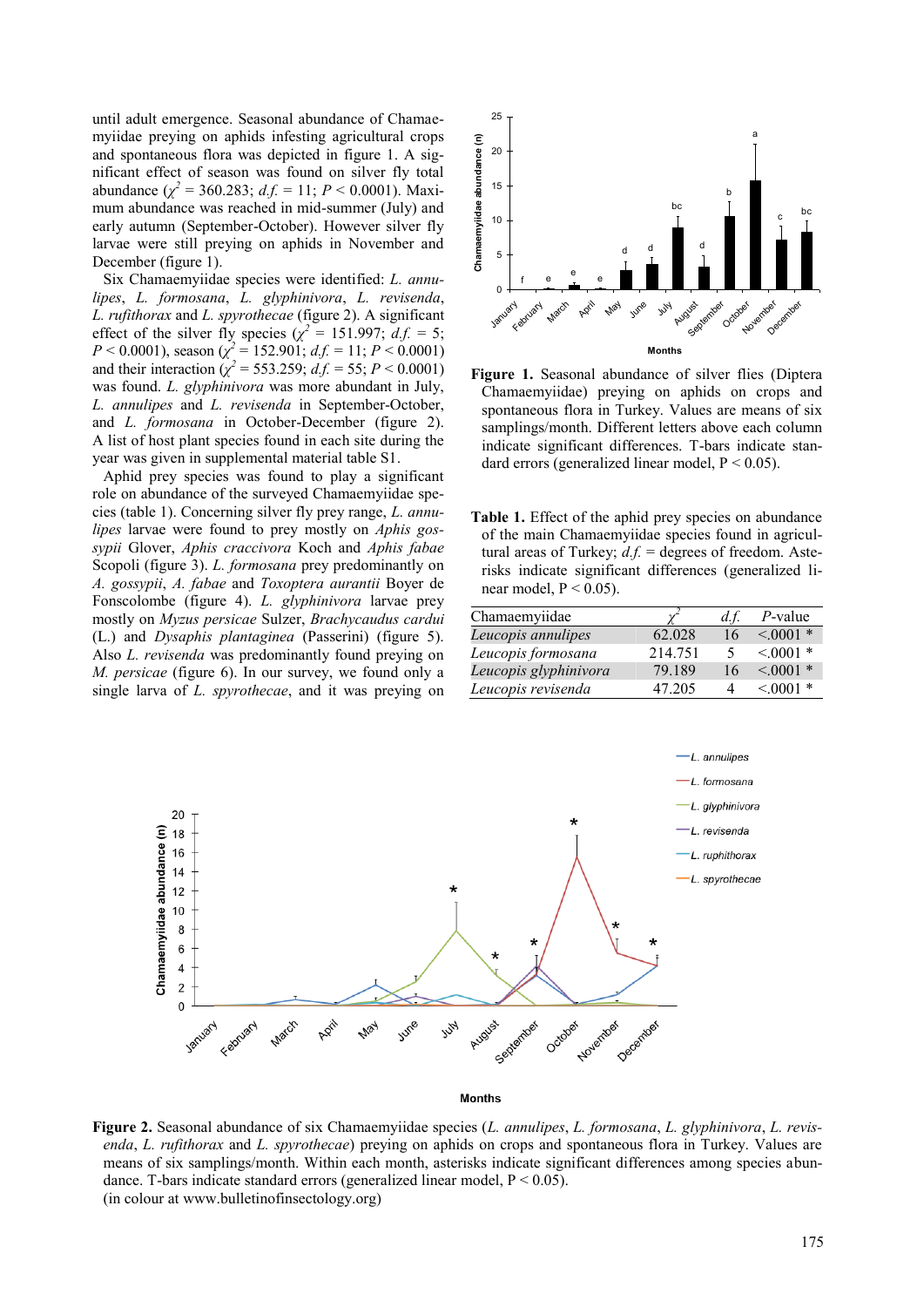

**Figure 3.** Prey range and abundance of *L. annulipes* on crops and spontaneous flora in Turkey. Different letters on each bar indicate significant differences. T-bars indicate standard errors (generalized linear model, P < 0.05).



**Figure 4.** Prey range and abundance of *L. formosana* on crops and spontaneous flora in Turkey. Different letters on each bar indicate significant differences. T-bars indicate standard errors (generalized linear model, P < 0.05).

*Pemphigus vesicarius* Passerini. Furthermore, we collected 10 specimens of *L. rufithorax* preying on *Nasonovia ribisnigri* (Mosley), *Myzus cerasi* (F.), *Hyalopterus pruni* (Geoffroy) and *A. gossypii* (1, 4, 2 and 3 larvae, respectively). For all Chamaemyiidae species, a detailed list of predator-prey associations found in each site during the year was given in [supplemental material table S1.](http://www.bulletinofinsectology.org/Suppl/vol68-2015-173-180satar-suppl.doc) 

### **Discussion**

### Silver fly species preying on aphids

Our results shed light on seasonal habits of predation in aphidophagous Chamaemyiidae. In agreement with previous research, we found that these predaceous insects are widely present in a number of agricultural habitats, ranging from fruit orchards to horticultural

crops and intensively managed cereal and legume cultivations (Gaimari and Turner, 1996; 1997; Gaimari and Raspi, 2002; Raspi, 2003; 2013 and references therein). We identified six aphidophagous Chamaemyiidae species in agricultural areas of southern Turkey: *L. annulipes*, *L. formosana*, *L. glyphinivora*, *L. revisenda*, *L. rufithorax* and *L. spyrothecae*. Previous data concerning predation habits of these *Leucopis* silverflies are mostly qualitative (Tanasijtshuk, 1986). *L. glyphinivora* is a widely distributed species throughout the Holarctic, probably the most widely polyphagous of all *Leucopis* species, feeding on about sixty aphid species on more than one hundred host plants. *L. annulipes* is widespread in the Palearctic region, recorded as predator on dozens of different aphid species in about twenty genera. Also *L. rufithorax* and *L. revisenda* are widely distributed in the Palaearctic, preying on more than twelve and twenty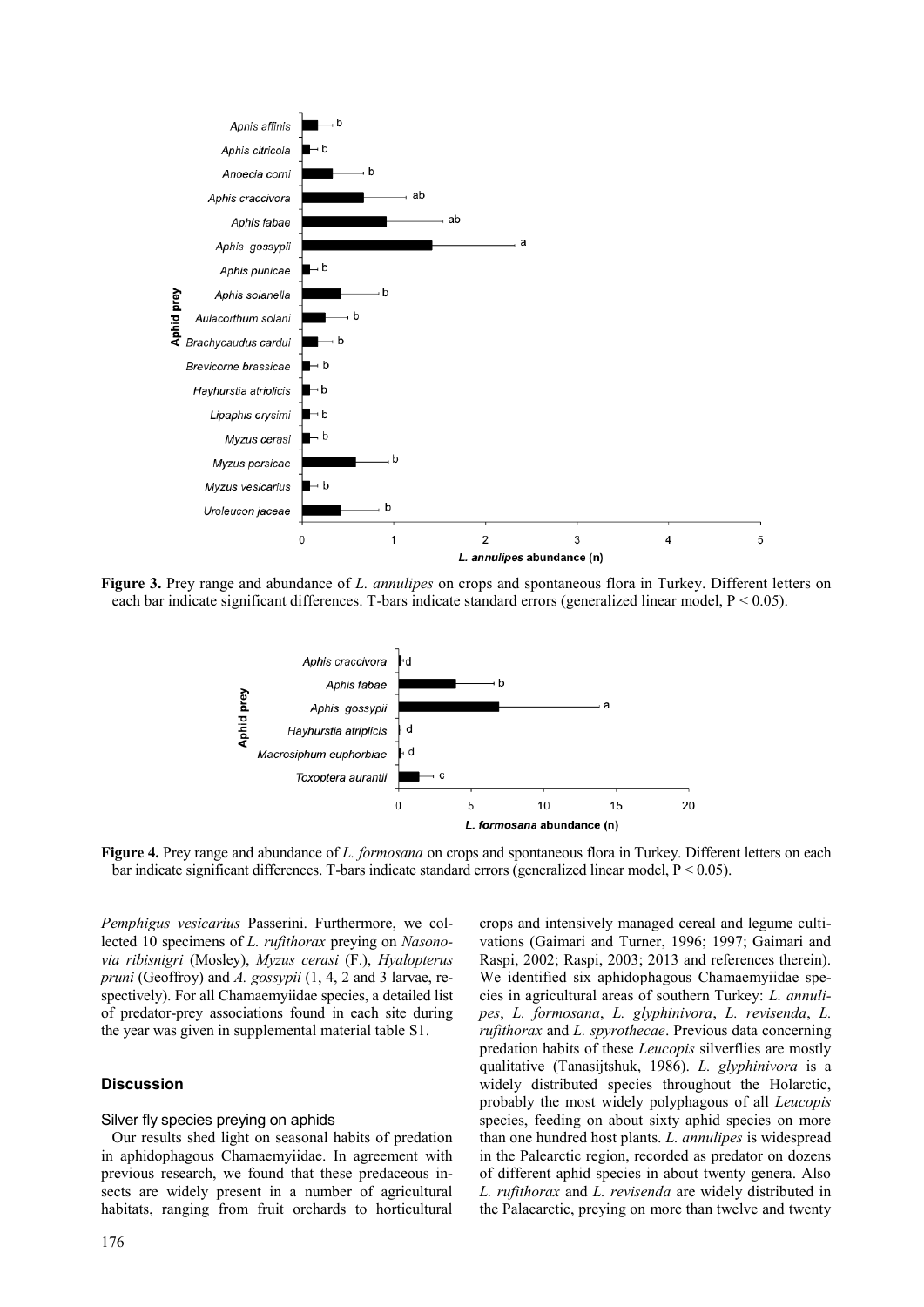

**Figure 5.** Prey range and abundance of *L. glyphinivora* on crops and spontaneous flora in Turkey. Different letters on each bar indicate significant differences. T-bars indicate standard errors (generalized linear model,  $P < 0.05$ ).



**Figure 6.** Prey range and abundance of *L. revisenda* on crops and spontaneous flora in Turkey. Different letters on each bar indicate significant differences. T-bars indicate standard errors (generalized linear model, P < 0.05).

aphid species, respectively. *L. formosana* is widespread through much of the Old World, feeding on many species of aphids (Raspi, 1985; 1996; 2008; Tanasijtshuk, 1986 ). Conversely, *L. spyrothecae* seems to be the only species limited in distribution, with a narrow host range, since it preys in galls of *Pemphigus* on *Populus* plants (Raspi, 2003).

### Seasonal abundance of silver flies

The presence of Chamaemyiidae on these farms was affected by the season, with silver fly total abundance reaching a maximum in autumn and early winter. Several differences in seasonal activity were found among the Chamaemyiidae species. For instance, the majority of *L. glyphinivora* larvae were found during mid-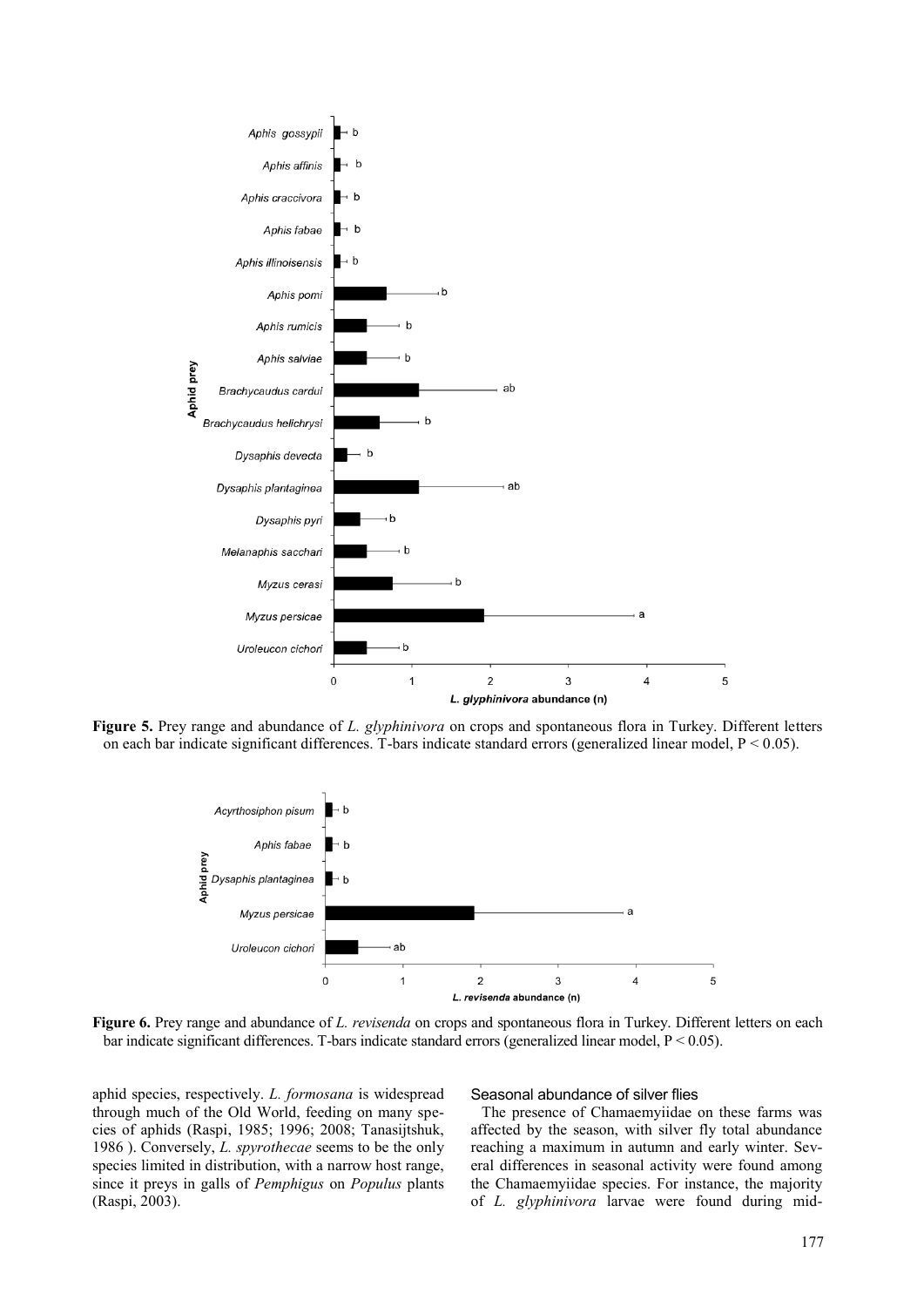summer, while other species, such as *L. formosana*, *L. annulipes* and *L. revisenda* were mostly active in the autumn (see also Azab *et al*., 1965; Tanasijtshuk, 1986). It has been widely reported that many aphid natural enemies showed different seasonal habits. For instance, in Chilean alfalfa fields, Coccinellidae are responsible for high levels of predation throughout the year, although the species responsible varied from spring to summer and autumn, while Syrphidae have been mainly found in spring and summer, Nabidae mainly in summer, and spiders only in autumn (Ximenez-Embun *et al*., 2014, see also Grez *et al*., 2007). Similar evidence for seasonal variations of predaceous arthropod populations feeding on aphids infesting herbaceous crops and fruit orchards have been also found in Iran (Rakhshani *et al*., 2009), USA (Wheeler, 1977; Dutcher *et al*., 2012; Gontijo *et al*., 2012), Canada (Firlej *et al*., 2012) and Japan (Nakashima and Akashi, 2005), and this seems also related to response to prey abundance (Rakhshani *et al*., 2009; Ximenez-Embun *et al*., 2014).

# Prey range of aphidophagous silver flies

We found Chamaemyiidae larvae preying on aphids infesting herbaceous crops, fruit orchards and also neighborhood plants belonging to spontaneous flora. Concerning the latter, good examples are the genera *Capsella*, *Chenopodium*, *Cichorium*, *Cirsium*, *Mentha*, *Salvia*, *Sinapis*, *Solanum*, *Sorghum* and also *Populus*. Spontaneous flora is often a valuable resource to enhance agro-ecosystem stability and biodiversity, and particular attention should be devoted to agronomic practices supporting banker plants (i.e. non-crop plants infested by non-pestiferous aphids), since they can help Chamaemyiidae populations, providing food for larvae (i.e. aphid prey) and adults (i.e. honeydew, pollen, nectar and/or extra-floral nectaries) (Frank, 2010; Huang *et al*., 2011; Jandricic *et al*., 2014). More generally, spontaneous flora help a number of aphid natural enemies (e.g. other predaceous arthropods, as well as parasitic Hymenoptera), providing hosts and prey during food paucity periods, thereby creating natural enemy population reservoirs that can contribute to the success of biological control programs (see Benelli *et al*., 2014c for a recent review).

Few quantitative studies are available on Chamaemyiidae trophic habits. However, it has been reported that aphidophagous silver flies may be polyphagous (e.g. *L. glyphinivora*) or oligophagous (e.g. *Leucopis palumbii* Rondani), with the sole exception of *Leucopis argentata* Hegger preying only on *H. pruni* on common reeds, *Phragmites australis* (Cav.) Trin. ex Steud (Raspi, 2008). In agreement with previous researches, our data showed a significant variation in prey range of aphidophagous species belonging to the genus *Leucopis sensu stricto* (Tanasijtshuk, 1986; Raspi, 2008; 2013). Both *L. annulipes* and *L. formosana* fed mostly on *A. fabae* and *A. gossypii*, two extremely polyphagous pests. In particular, *A. gossypii* is a pest of huge agricultural importance, since it attacks more than 900 plant species, including many field and greenhouse crops, and transmits over 50 plant viruses (Blackman and Eastop, 2000). In addition, *L. annulipes* commonly developed on *A. crac-* *civora*, while another prey of *L. formosana* was the black citrus aphid, *T. aurantii*. In Turkish agricultural habitats, the most common prey of *L. glyphinivora* and *L. revisenda* was another important homopterous pest, the green peach aphid, *M. persicae*, for which chemical control tools show poor effectiveness, since several neonicotinoid-resistant strains are currently widespread in a number of geographic areas (Bos *et al*., 2010; Bass *et al*., 2011 and references therein).

# **Conclusions**

Overall, our results report new prey aphid records and add basic knowledge to Chamaemyiidae ecological traits, with special reference to seasonality of predation and prey range. Our findings may have applied implications. First, basic information concerning prey range of aphidophagous silver flies may help to optimize their mass-rearing procedures (Gaimari and Turner, 1996; Canale *et al*., 2002). Second, partial failures of silver fly-based biological control programs may be linked with poor synchronization of predator-prey seasonal habits and/or lack of searching ability of some Chamaemyiidae species against a targeted prey (Smith and Coppel, 1957; Mitchell and Wright, 1967; Gaimari, 1991). In this scenario, we believe that our results may be helpful to understand how these organisms could be used for biological control purposes, with special reference to horticultural crops in protected environments. This is particularly true for polyphagous silver flies that could be employed in their original habitats (Canale *et al*., 2002).

# **Acknowledgements**

The authors are grateful to Scientific and Technological Research Council of Turkey (TÜBİTAK/TOVAG-105O581) for financial support. Giovanni Benelli is supported by a MIS. 124 MODOLIVI Grant. Funds were also provided by the Italian Ministry of Education, University and Research (MIUR). Fund providers had no role in study design, data collection and analysis, decision to publish, or preparation of the manuscript.

# **References**

- ALIKHANI M., REZWANI A., STARÝ P., KAVALLIERATOS N. G., RAKHSHANI E., 2013.- Aphid parasitoids (Hymenoptera: Braconidae: Aphidiinae) in cultivated and non-cultivated areas of Markazi Province, Iran.- *Biologia*, 68: 966-973.
- AZAB A. K., TAWFIK M., ISMAIL F. S. I. I., 1965.- Seasonal changes on the abundance of certain aphids and their predators in Giza.- *Bulletin de la Societè Entomologique d'Egypte*, 49: 11-24.
- BASS C., PUINEAN A. M., ANDREWS M., CUTLER P., DANIELS M., ELIAS J., PAUL V. L., CROSSTHWAITE A. J., DENHOLM I., FIELD L. M., FOSTER S. P., LIND R., WILLIAMSON M. S., SLA-TER R., 2011.- Mutation of a nicotinic acetylcholine receptor β subunit is associated with resistance to neonicotinoid insecticides in the aphid *Myzus persicae*.- *BMC Neuroscience*, 12: 51.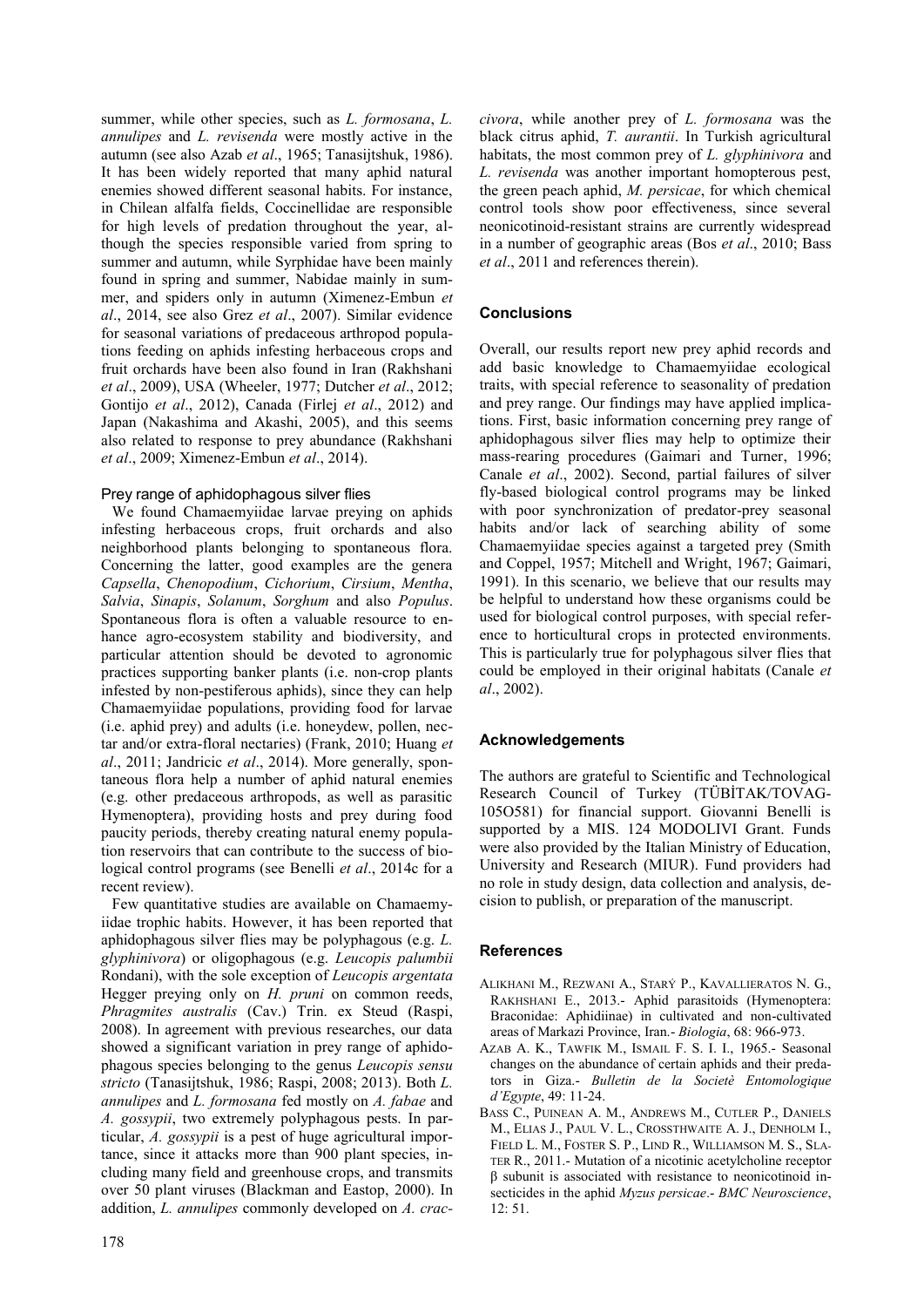- BENELLI G., KAVALLIERATOS N. G., DONATI E., MENCATTELLI M., STEFANINI C., CANALE A., MESSING R. H., 2014a.- May the wild male lose? Male wing fanning performances and mating success in wild and mass-reared strains of the aphid parasitoid *Aphidius colemani* Viereck (Hymenoptera: Braconidae: Aphidiinae).- *BioControl*, 59: 487-500.
- BENELLI G., BONSIGNORI G., STEFANINI C., RASPI A., 2014b.- First quantification of courtship behaviour in a silver fly, *Leucopis palumbii* (Diptera: Chamaemyiidae): role of visual, olfactory and tactile cues.- *Journal of Insect Behavior*, 27: 462-477.
- BENELLI G., MESSING R. H., WRIGHT M. G., GIUNTI G., KA-VALLIERATOS N. G., CANALE A., 2014c.- Cues triggering mating and host-seeking behavior in the aphid parasitoid *Aphidius colemani* (Hymenoptera: Braconidae: Aphidiinae): implications for biological control.- *Journal of Economic Entomology*, 107: 2005-2022.
- BENELLI G., 2015.- Should I fight or should I flight? How studying insect aggression can help Integrated Pest Management.- *Pest Management Science*, 71: 885-892.
- BLACKMAN R. L., EASTOP V. F., 2000.- *Aphids on the World's crops. An identification and formation guide*.- John Wiley and Sons, Chichester, UK.
- BOIVIN G., HANCE T., BRODEUR J., 2012.- Aphid parasitoids in biological control.- *Canadian Journal of Plant Science*, 92: 1-12.
- BOS J. I. B., PRINCE D., PITINO M., MAFFEI M. E., WIN J., HO-GENHOUT S. A., 2010.- A functional genomics approach identifies candidate effectors from the aphid species *Myzus persicae* (green peach aphid).- *PLoS Genetics*, 6: e1001216.
- CANALE A., CANOVAI R., RASPI A., 2002.- *Leucopis glyphinivora* Tanasijtshuk (Diptera: Chamaemyiidae): allevamento di laboratorio e prove preliminari dell'influenza di temperature costanti sulla durata dello sviluppo preimmaginale, pp. 529-533. In: *Atti XIX congresso nazionale italiano di entomologia*, Catania, 10-15 June 2002.
- CASIDA J. E., DURKIN K. A., 2013.- Neuroactive insecticides: targets, selectivity, resistance, and secondary effects.- *Annual Review of Entomology*, 58: 99-117.
- CLARK R. C., BROWN N. R., 1962.- Studies of predators of the balsam woolly aphid, *Adelges piceae* (Ratz.) (Homoptera: Adelgidae): XI. *Cremifania nigrocellulata* Cz. (Diptera: Chamaemyiidae), an Introduced predator in Eastern Canada.- *Canadian Entomologist*, 94: 1171-1175.
- CULLINEY T. W., BEARDSLEY J. W., DREA J. J., 1988.- Population regulation of the Eurasian pine adelgid (Homoptera: Adelgidae) in Hawaii.- *Journal of Economic Entomology*, 81: 142-147.
- DEDRYVER C. A., LE RALEC A., FABRE F., 2010.- The conflicting relationship between aphids and men: a review of aphid damage and control strategies.- *Comptes Rendus de Biologie*, 333: 539-553.
- DESNEUX N., DECOURTYE A., DELPUECH J. M., 2007.- The sublethal effects of pesticides on beneficial arthropods.- *Annual Review of Entomology*, 52: 81-106.
- DUTCHER J. D., KARAR H., ABBAS G., 2012.- Seasonal abundance of aphids and aphidophagous insects in Pecan.- *Insects*, 3: 1257-1270.
- EBERT T. A., CARTWRIGHT B., 1997.- Biology and ecology of *Aphis gossypii* Glover (Homoptera: Aphididae).- *Southwestern Entomologist*, 22: 116-153.
- FIRLEJ A., GAGNON A. E., LAURIN-LEMAY S., BRODEUR J., 2012.- Diversity and seasonal density of carabid beetles (Coleoptera: Carabidae) in relation to the soybean aphid in soybean crop in Québec, Canada.- *Canadian Entomologist*, 144: 542-554.
- FRANK S. D., 2010.- Biological control of arthropod pests using banker plant systems: Past progress and future directions.- *Biological Control*, 52: 8-16.
- FRECHETTE B., LAROUCHE F., LUCAS E., 2008.- *Leucopis annulipes* larvae (Diptera: Chamaemyiidae) use a furtive predation strategy within aphid colonies.- *European Journal of Entomology*, 105: 399-403.
- GAIMARI S. D., 1991.- Use of silver flies (Diptera: Chamaemyiidae) for biological control of homopterous pests.- *Proceedings of the Entomological Society of Washington*, 53: 947-950.
- GAIMARI S. D., RASPI A., 2002.- The species of *Leucopis*, subgenus *Leucopella* Malloch (Diptera: Chamaemyiidae), from northeastern Africa and Yemen.- *African Entomology*, 10: 241-264.
- GAIMARI S. D., TURNER W. J., 1996a.- Larval feeding and development *of Leucopis ninae* Tanasijtshuk and two populations of *Leucopis gaimarii* Tanasijtshuk (Diptera: Chamaemyiidae) on Russian wheat aphid, *Diuraphis noxia* (Mordvilko) (Homoptera: Aphididae), in Washington.- *Proceedings of the Entomological Society of Washington*, 98: 667-676.
- GAIMARI S. D., TURNER W. J., 1996b.- Methods for rearing aphidophagous *Leucopis* spp. (Diptera: Chamaemyiidae).- *Journal of the Kansas Entomological Society*, 69: 363-369.
- GAIMARI S. D., TURNER W. J., 1997.- Behavioral observations of the adults of *Leucopis ninae* and *L. gaimarii* (Diptera: Chamaemyiidae), predators of Russian wheat aphid, *Diuraphis noxia* (Homoptera: Aphididae).- *Journal of the Kansas Entomological Society*, 70: 153-159.
- GATES L. F., 1959.- Seed and soil treatment with systemic insecticides to prevent aphid colonization of emerging beet seedlings.- *Annals of Applied Biology*, 47: 492-501.
- GONTIJO L. M., COCKFIELD S. D., BEERS E. H., 2012.- Natural enemies of woolly apple aphid (Hemiptera: Aphididae) in Washington State.- *Environmental Entomology*, 41: 1364- 1371.
- GREATHEAD D. J., 1995.- The *Leucopis* spp. (Diptera: Chamaemyiidae) introduced for biological control of *Pineus* sp. (Homoptera: Adelgidae) in Hawaii: implications for biological control of *Pineus ?boerneri* in Africa.- *Entomologist*,  $114.83 - 90$
- GREZ A. A., RIVERA P., ZAVIEZO T., 2007.- Foliar and groundforaging predators of aphids associated with alfalfa crops in Chile: are they good or bad partners?- *Biocontrol Science and Technology*, 17: 1071-1077.
- HEIMPEL G. E., YANG Y., HILL J. D., RAGSDALE D. W., 2013.- Environmental consequences of invasive species: greenhouse gas emissions of insecticide use and the role of biological control in reducing emissions.- *PLoS ONE*, 8: e72293.
- HUANG N., ENKEGAARD A., OSBORNE L. S., RAMAKERS P. M. J., MESSELINK G. J., PIJNAKKER J., MURPHY G., 2011.- The banker plant method in biological control.- *Critical Reviews in Plant Science*, 30: 259-278.
- JANDRICIC S. E., DALE A. G., BADER A., FRANK S. D., 2014.- The effect of banker plant species on the fitness of *Aphidius colemani* Viereck and its aphid host (*Rhopalosiphum padi* L.).- *Biological Control*, 76: 28-35.
- KAVALLIERATOS N. G., TOMANOVIĆ Ž., STARÝ P., ŽIKIĆ V., PETROVIĆ O., 2010.- Parasitoids (Hymenoptera: Braconidae: Aphidiinae) attacking aphids feeding on Solanaceae and Cucurbitaceae crops in southeastern Europe: aphidiine-aphidplant associations and key.- *Annals of the Entomological Society of America*, 103: 153-164.
- LONI A., RASPI A., 2002.- *Leucopis* (*Leucopomyia*) *alticeps* Czérny (Diptera Chamaemyiidae): nota preliminare sui fattori abiotici influenzanti lo sviluppo della specie, pp. 717- 721. In: *Atti XIX congresso nazionale italiano di entomologia*, Catania, 10-15 June 2002.
- MCALPINE J. F., 1971.- A revision of the subgenus *Neoleucopis* (Diptera, Chamaemyiidae).- *Canadian Entomologist*, 103: 1051-1854.